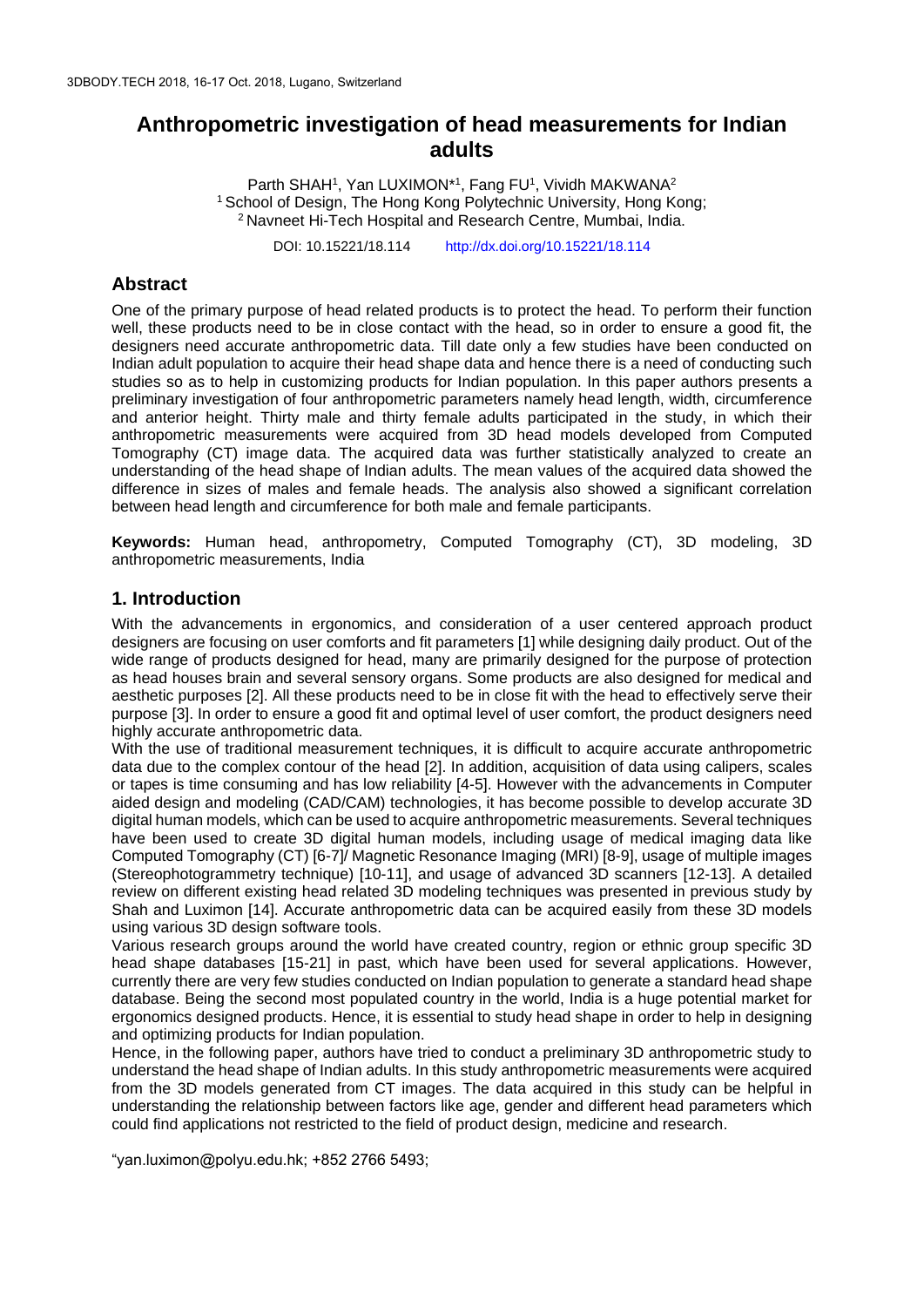## **2. Methodology**

#### **2.1. Participants**

Sixty Indian adult participants (30 males and 30 females) were invited to participate in this study. The participants were divided in five groups (19-29 years; 30-39 years; 40-49 years; 50-60 years; year 61 and above) based on their age. Every group had six participants each to avoid any bias in the acquired data. Table 1 shows the detailed demographic information of the participants.

|            |        | Mean  | <b>Standard</b><br><b>Deviation</b> | <b>Minimum</b> | <b>Maximum</b> |
|------------|--------|-------|-------------------------------------|----------------|----------------|
| Age        | Male   | 45.63 | 16.60                               | 19             | 86             |
| (in vears) | Female | 45.17 | 18.48                               | 19             | 90             |

*Table 1. The demographic information of the participants*

#### **2.2. Procedure**

After acquiring an informed consent from the participant, Computed Tomography images of their head were acquired using Siemens Somaton Scope CT scanner. The CT images were acquired in Digital Imagining and Communications in Medicine (DICOM) format files. Using Materialise MIMICS software 3D head models were developed from the CT data for all the participants as shown in Figure 1.



*Fig. 1. Processing of CT data in Materialise Mimics*

The 3D models were further cleaned and post processed to remove unwanted areas from the scan like the head mount. The individual processed 3D head model (Figure 2) was then exported in stereolithography format (.stl) files.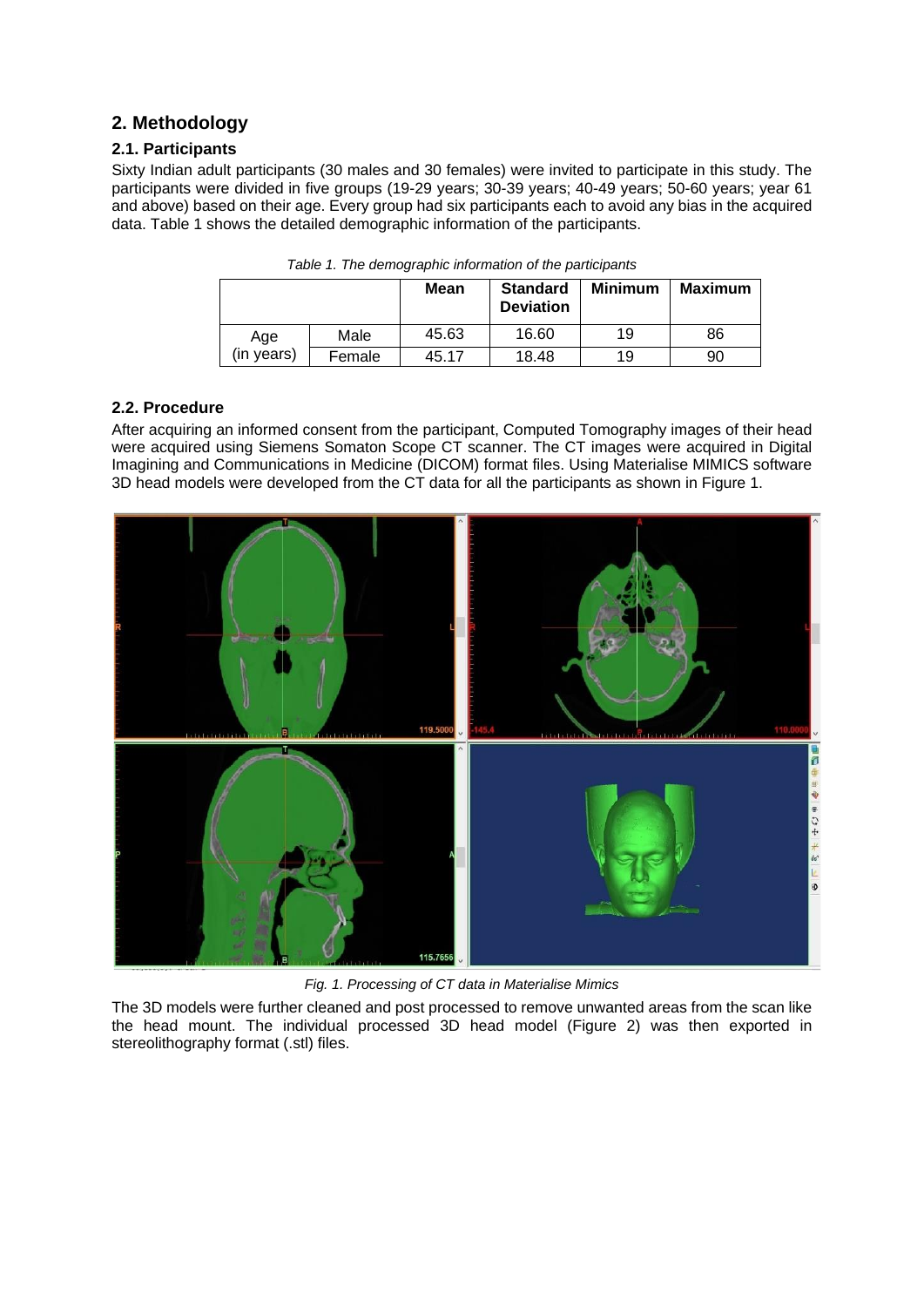

*Fig. 2. Processed head model from CT data*

Four key measurements were acquired including; "a"- head length, "b" head width, "c" -head circumference and "d" - anterior height of head (distance between top of the head to the naison) in Computer aided designing (CAD) software. Figure 3 shows the detailed location of the measurements.

 $\overline{a}$ 



*Fig. 3. Location of anthropometric measurements: "a" - Head length, "b" - Head width, "c" - Head circumference and "d" – Anterior height of the head*

#### **2.3. Data Analysis**

Statistical analysis of the acquired data was performed using IBM SPSS 20.0 software. A within group descriptive statistical analysis was performed to evaluate the mean values, standard deviation and minimum and maximum values of the four anthropometric measurements. Correlation analysis were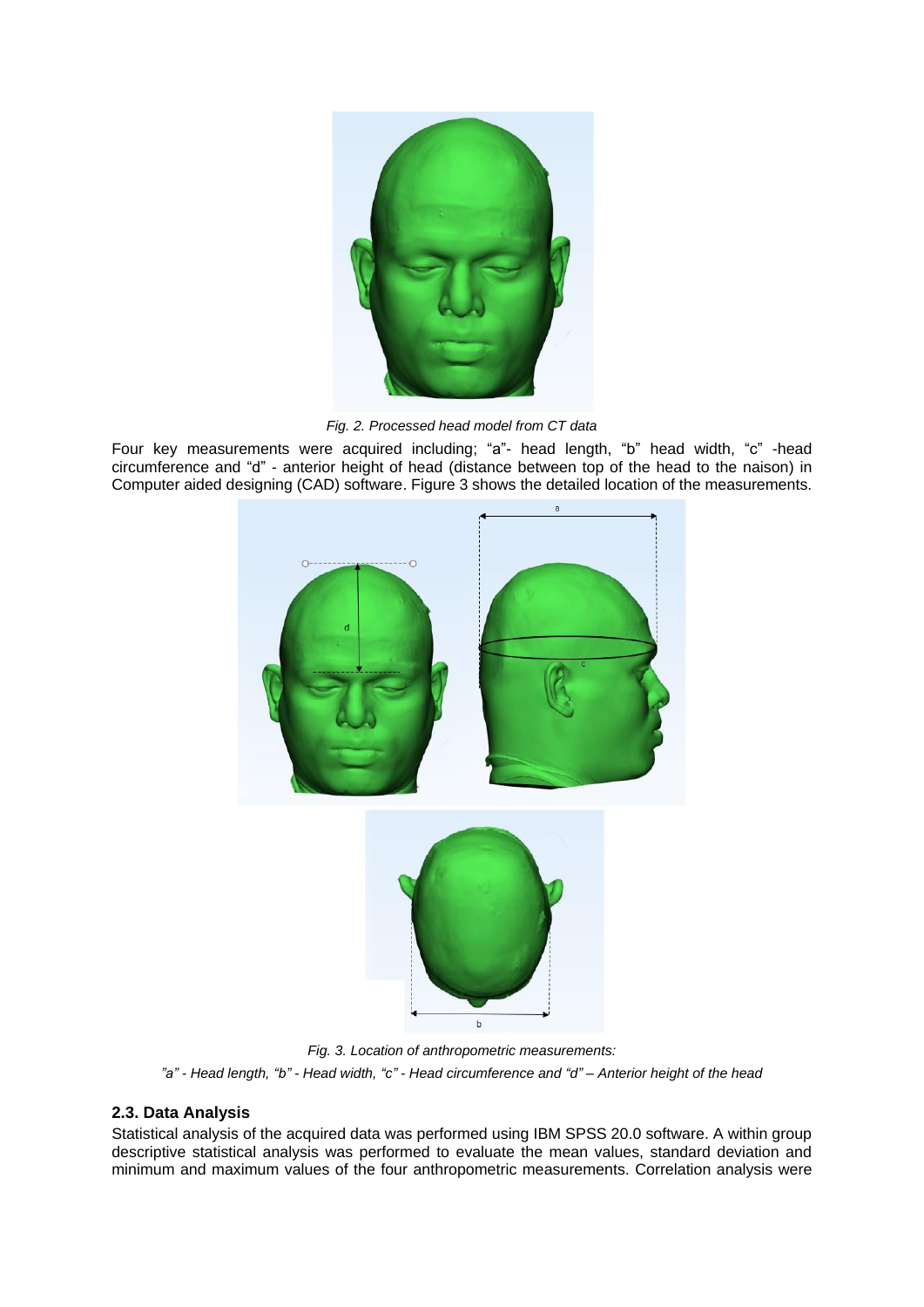conducted to understand any relationship between the different measured dimension for both male and female.

## **3. Results**

Table 2 shows a detailed descriptive statistics of the acquired data. For the current set of data, mean values of head length, width, circumference and anterior height for male participants are higher than those of females

|                           |        | <b>Mean</b> | <b>Standard</b>  | <b>Minimum</b> | <b>Maximum</b> |
|---------------------------|--------|-------------|------------------|----------------|----------------|
|                           |        |             | <b>Deviation</b> |                |                |
| <b>Head length</b>        | Male   | 188.82      | 7.95             | 170.14         | 203.58         |
| (in mm)                   | Female | 183.69      | 6.52             | 168.76         | 196.11         |
| <b>Head Width</b>         | Male   | 152.71      | 6.96             | 140.91         | 169.34         |
| (in mm)                   | Female | 149.06      | 5.51             | 140.22         | 163.81         |
| <b>Head Circumference</b> | Male   | 547.66      | 16.28            | 517.14         | 578.40         |
| (in mm)                   | Female | 531.86      | 17.33            | 499.16         | 565.27         |
| <b>Anterior Height</b>    | Male   | 120.07      | 13.08            | 95.08          | 145.36         |
| (in mm)                   | Female | 119.45      | 9.87             | 95.79          | 141.34         |

*Table 2. Descriptive Statistic of the data*

Table 3 and Table 4 show the values of Pearson correlation coefficient between different parameters for the male and female participants respectively. Correlation between head length and head circumference showed a statistically significant correlation for both male and female participants. All the other parameters did not show significant correlation for both male and female participants.

*Table 3. Pearson Correlation Coefficient values for different measured parameters for males (n=30)*

|                           | Head<br>length | Head<br>width | Head<br>circumference | <b>Anterior</b><br>height |
|---------------------------|----------------|---------------|-----------------------|---------------------------|
| <b>Head length</b>        |                | $-0.136$      | $0.672*$              | 0.070                     |
| <b>Head width</b>         |                |               | 0.307                 | 0.252                     |
| Head<br>circumference     |                |               |                       | 0.200                     |
| <b>Anterior</b><br>height |                |               |                       |                           |

\*p value <0.05

*Table 4. Pearson Correlation Coefficient values for different measured parameters for females (n=30)*

|                           | Head<br>length | Head<br>width | Head<br>circumference | <b>Anterior</b><br>height |
|---------------------------|----------------|---------------|-----------------------|---------------------------|
| <b>Head length</b>        |                | 0.056         | $0.609*$              | 0.031                     |
| <b>Head width</b>         |                |               | 0.178                 | 0.010                     |
| Head<br>circumference     |                |               |                       | 0.151                     |
| <b>Anterior</b><br>height |                |               |                       |                           |

 $*$ p value < $0.05$ 

## **4. Conclusion**

The current paper presents a preliminary anthropometric investigation of four key head measurements for Indian adults. The acquired measurements include head length, width, circumference and anterior height of head, which are useful for designing head related products. The study involved sixty Indian adult participants from different age groups and their head models were acquired from computed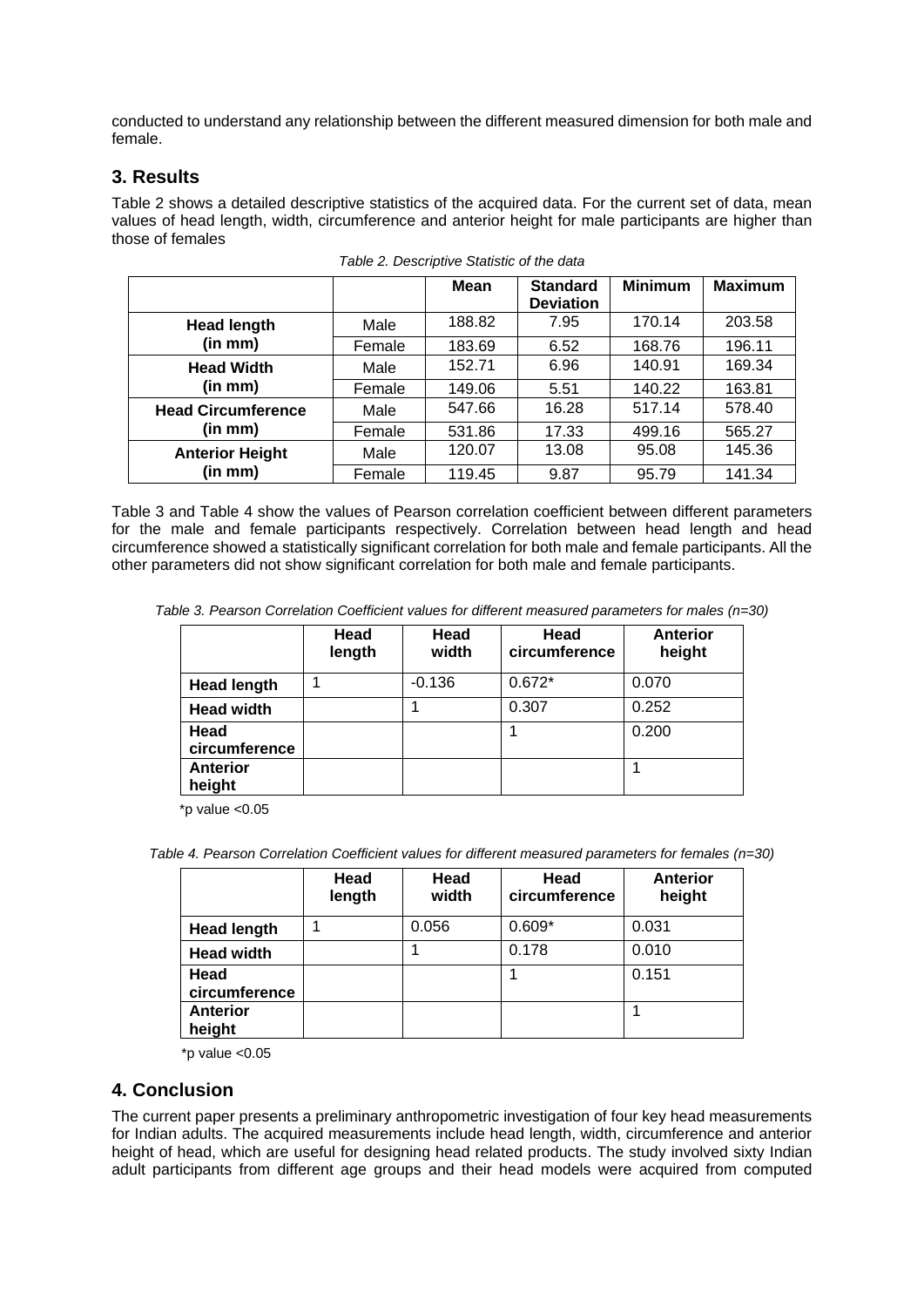tomography images. The required measurements were acquired using 3D CAD software. The measured values indicate that male head dimensions are larger than that of females. In addition, correlation analysis was performed to understand relationships between measured parameters, which showed significant correlation between head length and head circumference and non-significant correlations for other parameters. The sample size of the current study is small. In addition, for design of wide range of products for head, several other parameters need to be studied. In future, an extensive study needs to be conducted to create a database of head shapes of Indian adults. Such database can be useful in customizing and designing products for Indian people.

## **Acknowledgement**

Authors would like to thank all the participants for voluntarily participating in the study. This study was supported by RGC/ECS Grant (Ref. No. F-PP2P). Authors would like to thank the staff at Asian Ergonomic Design Lab, The Hong Kong Polytechnic University and at Navneet Hi-Tech Hospital and Research Centre for the timely help and support.

## **References**

- [1] P.H. Bloch, "Seeking the ideal form: Product design and consumer response", in *The Journal of Marketing*, 1995, pp. 16-29, https://doi.org/10.2307/1252116
- [2] P. B. Shah and Y. Luximon, "Review on 3D Scanners for Head and Face Modeling", in *Digital Human Modeling. Applications in Health, Safety, Ergonomics, and Risk Management: Ergonomics and Design*. DHM 2017. Lecture Notes in Computer Science, Duffy V. (eds), vol 10286. Springer, Cham, 2017, pp. 47–56, https://doi.org/10.1007/978-3-319-58463-8\_5
- [3] Y. Luximon and P. Shah, "Effect of the accuracy of 3D head scanners in product design development", in *The Japanese Journal of Ergonomics*, 53(Supplement2), 2017, pp. S372-S375, https://doi.org/10.5100/jie.53.S372
- [4] Z. Fourie et al., "Evaluation of anthropometric accuracy and reliability using different threedimensional scanning systems", in *Forensic Science International*, 207(1-3), 2011, pp. 127-134, https://doi.org/10.1016/j.forsciint.2010.09.018
- [5] M. Kouchi and M. Mochimaru, "Errors in landmarking and the evaluation of the accuracy of traditional and 3D anthropometry", in *Applied ergonomics*, *42*(3), 2011, pp. 518-527, https://doi.org/10.1016/j.apergo.2010.09.011
- [6] J. Xia et al, "Computer-assisted three-dimensional surgical planning and simulation: 3D virtual osteotomy", in *International journal of oral and maxillofacial surgery*, 29(1), 2000, pp. 11-17, https://doi.org/10.1016/S0901-5027(00)80116-2
- [7] T. J. Horgan and M. D. Gilchrist, "The creation of three-dimensional finite element models for simulating head impact biomechanics", in *International Journal of Crashworthiness*, 8(4), 2003, pp. 353-366, https://doi.org/10.1533/ijcr.2003.0243
- [8] D. Lacko et al., "Evaluation of an anthropometric shape model of the human scalp", in *Applied ergonomics*, 48, 2015, pp. 70-85, https://doi.org/10.1016/j.apergo.2014.11.008
- [9] Y. Chen and M. Ostoja-Starzewski, "MRI-based finite element modeling of head trauma: spherically focusing shear waves", in *Acta Mechanica*, 213(1-2), 2010, pp. 155-167. https://doi.org/10.1007/s00707-009-0274-0
- [10] J. M. Plooij et al., "Evaluation of reproducibility and reliability of 3D soft tissue analysis using 3D stereophotogrammetry", in *International journal of oral and maxillofacial surgery*, *38*(3), 2009, pp. 267-273, https://doi.org/10.1016/j.ijom.2008.12.009
- [11]T. C. Hsung et al., "Recording of natural head position using stereophotogrammetry: a new technique and reliability study", in *Journal of Oral and Maxillofacial Surgery*, *72*(11), 2014, pp. 2256- 2261, https://doi.org/10.1016/j.joms.2014.03.025
- [12]Y. Luximon et al., "The 3D Chinese head and face modeling", in *Computer-Aided Design*, 44(1), 2012, pp. 40-47, https://doi.org/10.1016/j.cad.2011.01.011
- [13] L. Kovacs et al., "Three-dimensional recording of the human face with a 3D laser scanner", in *Journal of plastic, reconstructive & aesthetic surgery*, *59*(11), 2006, pp. 1193-1202. https://doi.org/10.1016/j.bjps.2005.10.025
- [14]P. Shah and Y. Luximon, "Three-dimensional human head modelling: a systematic review", in *Theoretical Issues in Ergonomics Science*, 2018. DOI: 10.1080/1463922X.2018.1432715Y.
- [15]K.M. Robinette et al., "The CAESAR project: a 3-D surface anthropometry survey". in *Proc. of Second International Conference on 3-D Digital Imaging and Modeling*, Ontario, Canada,1999, pp. 380-386, https://doi.org /10.1109/IM.1999.805368